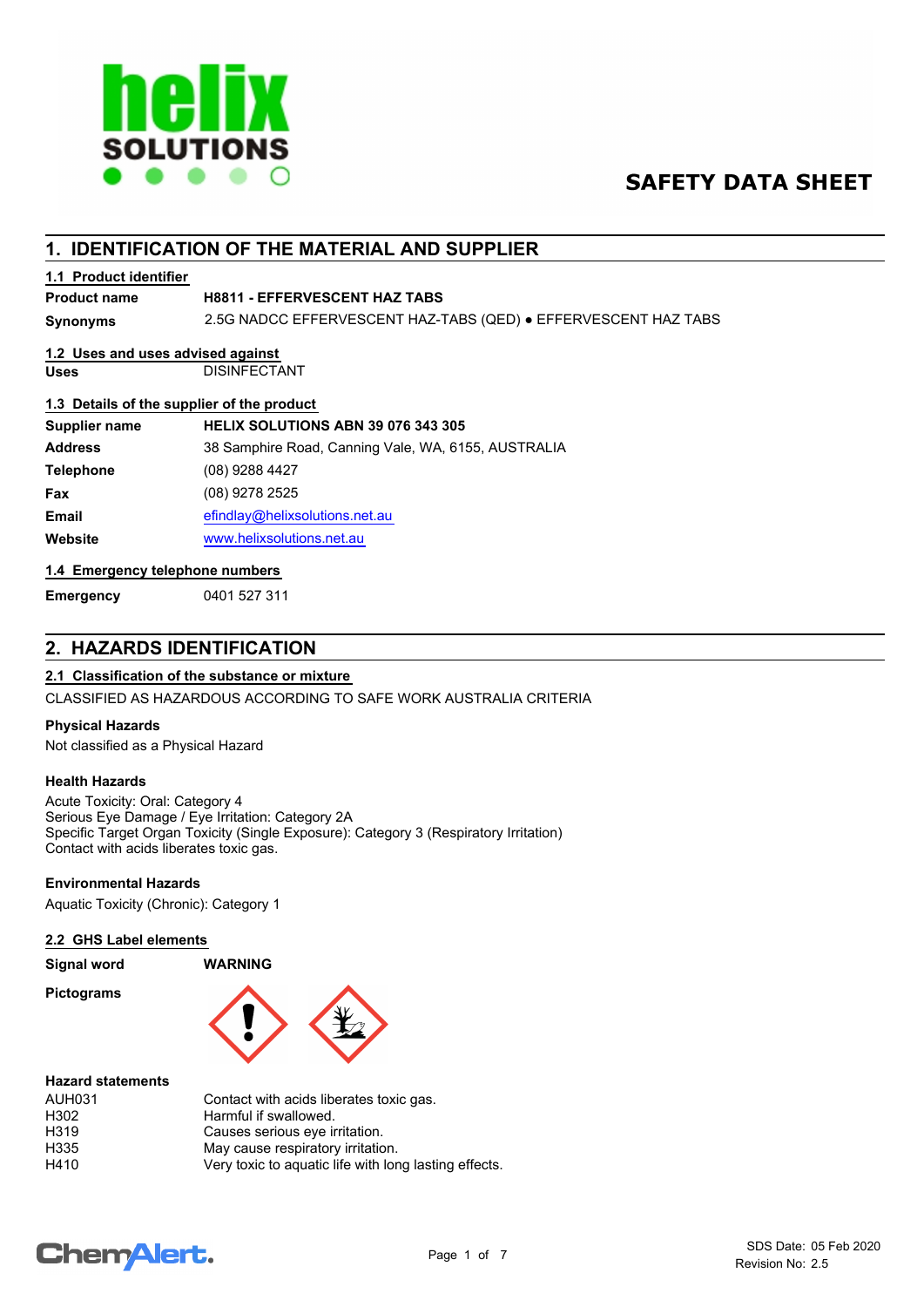| <b>Prevention statements</b><br>P <sub>261</sub><br>P <sub>264</sub><br>P270<br>P <sub>271</sub><br>P273<br>P280 | Avoid breathing dust/fume/gas/mist/vapours/spray.<br>Wash thoroughly after handling.<br>Do not eat, drink or smoke when using this product.<br>Use only outdoors or in a well-ventilated area.<br>Avoid release to the environment.<br>Wear protective gloves/protective clothing/eye protection/face protection.                                                                                  |
|------------------------------------------------------------------------------------------------------------------|----------------------------------------------------------------------------------------------------------------------------------------------------------------------------------------------------------------------------------------------------------------------------------------------------------------------------------------------------------------------------------------------------|
| <b>Response statements</b><br>P304 + P340<br>$P305 + P351 + P338$<br>P312<br>P330<br>$P337 + P313$<br>P391       | IF INHALED: Remove to fresh air and keep at rest in a position comfortable for breathing.<br>IF IN EYES: Rinse cautiously with water for several minutes. Remove contact lenses, if present and easy to<br>do. Continue rinsing.<br>Call a POISON CENTER or doctor/physician if you feel unwell.<br>Rinse mouth.<br>If eye irritation persists: Get medical advice/attention.<br>Collect spillage. |
| <b>Storage statements</b><br>$P403 + P233$<br>P405<br><b>Disposal statements</b><br>P <sub>501</sub>             | Store in a well-ventilated place. Keep container tightly closed.<br>Store locked up.<br>Dispose of contents/container in accordance with relevant regulations.                                                                                                                                                                                                                                     |
|                                                                                                                  |                                                                                                                                                                                                                                                                                                                                                                                                    |

## **2.3 Other hazards**

No information provided.

## **3. COMPOSITION/ INFORMATION ON INGREDIENTS**

#### **3.1 Substances / Mixtures**

| Ingredient                  | <b>CAS Number</b> | <b>EC Number</b> | Content       |
|-----------------------------|-------------------|------------------|---------------|
| SODIUM DICHLOROISOCYANURATE | 2893-78-9         | 220-767-7        | 53%           |
| ADIPIC ACID                 | 124-04-9          | 204-673-3        | 10 to 25%     |
| ADDITIVE(S)                 |                   |                  | Not Available |

## **4. FIRST AID MEASURES**

#### **4.1 Description of first aid measures**

| Eye                         | If in eyes, hold eyelids apart and flush continuously with running water. Continue flushing until advised to<br>stop by a Poisons Information Centre, a doctor, or for at least 15 minutes.                                                                  |
|-----------------------------|--------------------------------------------------------------------------------------------------------------------------------------------------------------------------------------------------------------------------------------------------------------|
| <b>Inhalation</b>           | If inhaled, remove from contaminated area. To protect rescuer, use a Full-face Type B-Class P1 (Inorganic<br>and acid gas, Particulate) respirator or an Air-line respirator (in poorly ventilated areas). Apply artificial<br>respiration if not breathing. |
| <b>Skin</b>                 | If skin or hair contact occurs, remove contaminated clothing and flush skin and hair with running water.<br>Continue flushing with water until advised to stop by a Poisons Information Centre or a doctor.                                                  |
| Ingestion                   | For advice, contact a Poisons Information Centre on 13 11 26 (Australia Wide) or a doctor (at once). If<br>swallowed, do not induce vomiting.                                                                                                                |
| <b>First aid facilities</b> | Eye wash facilities and safety shower should be available.                                                                                                                                                                                                   |

#### **4.2 Most important symptoms and effects, both acute and delayed**

See Section 11 for more detailed information on health effects and symptoms.

#### **4.3 Immediate medical attention and special treatment needed**

Treat symptomatically.

## **5. FIRE FIGHTING MEASURES**

#### **5.1 Extinguishing media**

Use an extinguishing agent suitable for the surrounding fire.

# **Chemalert.**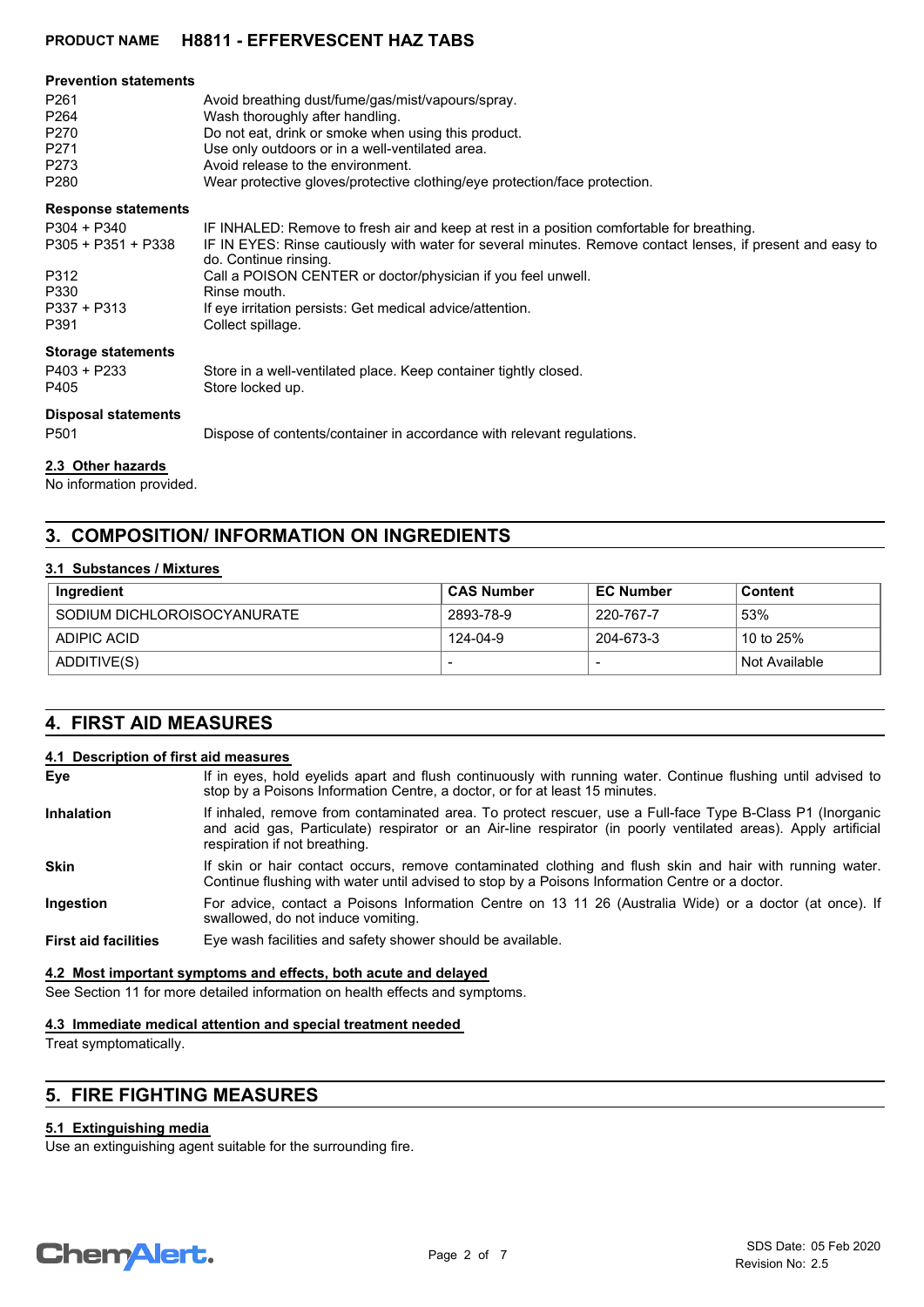#### **5.2 Special hazards arising from the substance or mixture**

Non flammable - oxidising agent. May evolve toxic gases (hydrogen chloride, nitrogen/ sodium oxides) when heated to decomposition. May ignite in contact with incompatible materials.

#### **5.3 Advice for firefighters**

Evacuate area and contact emergency services. Toxic gases may be evolved in a fire situation. Remain upwind and notify those downwind of hazard. Wear full protective equipment including Self Contained Breathing Apparatus (SCBA) when combating fire. Contact with water may evolve toxic chlorine gas.

#### **5.4 Hazchem code**

None allocated.

## **6. ACCIDENTAL RELEASE MEASURES**

#### **6.1 Personal precautions, protective equipment and emergency procedures**

Wear Personal Protective Equipment (PPE) as detailed in section 8 of the SDS. Clear area of all unprotected personnel. Contact emergency services where appropriate.

#### **6.2 Environmental precautions**

Prevent product from entering drains and waterways.

#### **6.3 Methods of cleaning up**

Contain spillage, then collect and place in suitable containers for disposal. Avoid generating dust.

#### **6.4 Reference to other sections**

See Sections 8 and 13 for exposure controls and disposal.

## **7. HANDLING AND STORAGE**

#### **7.1 Precautions for safe handling**

Before use carefully read the product label. Use of safe work practices are recommended to avoid eye or skin contact and inhalation. Observe good personal hygiene, including washing hands before eating. Prohibit eating, drinking and smoking in contaminated areas.

#### **7.2 Conditions for safe storage, including any incompatibilities**

Store in a cool, dry, well ventilated area, removed from water or moisture, incompatible substances, heat or ignition sources and foodstuffs. Ensure containers are adequately labelled, protected from physical damage and sealed when not in use. Check regularly for leaks or spills. Large storage areas should be bunded and have appropriate fire protection and ventilation systems.

#### **7.3 Specific end uses**

No information provided.

## **8. EXPOSURE CONTROLS / PERSONAL PROTECTION**

#### **8.1 Control parameters**

#### **Exposure standards**

No exposure standards have been entered for this product.

#### **Biological limits**

No biological limit values have been entered for this product.

#### **8.2 Exposure controls**

Avoid inhalation. Use in well ventilated areas. Where an inhalation risk exists, mechanical extraction ventilation is recommended. Maintain vapour levels below the recommended exposure standard. **Engineering controls**

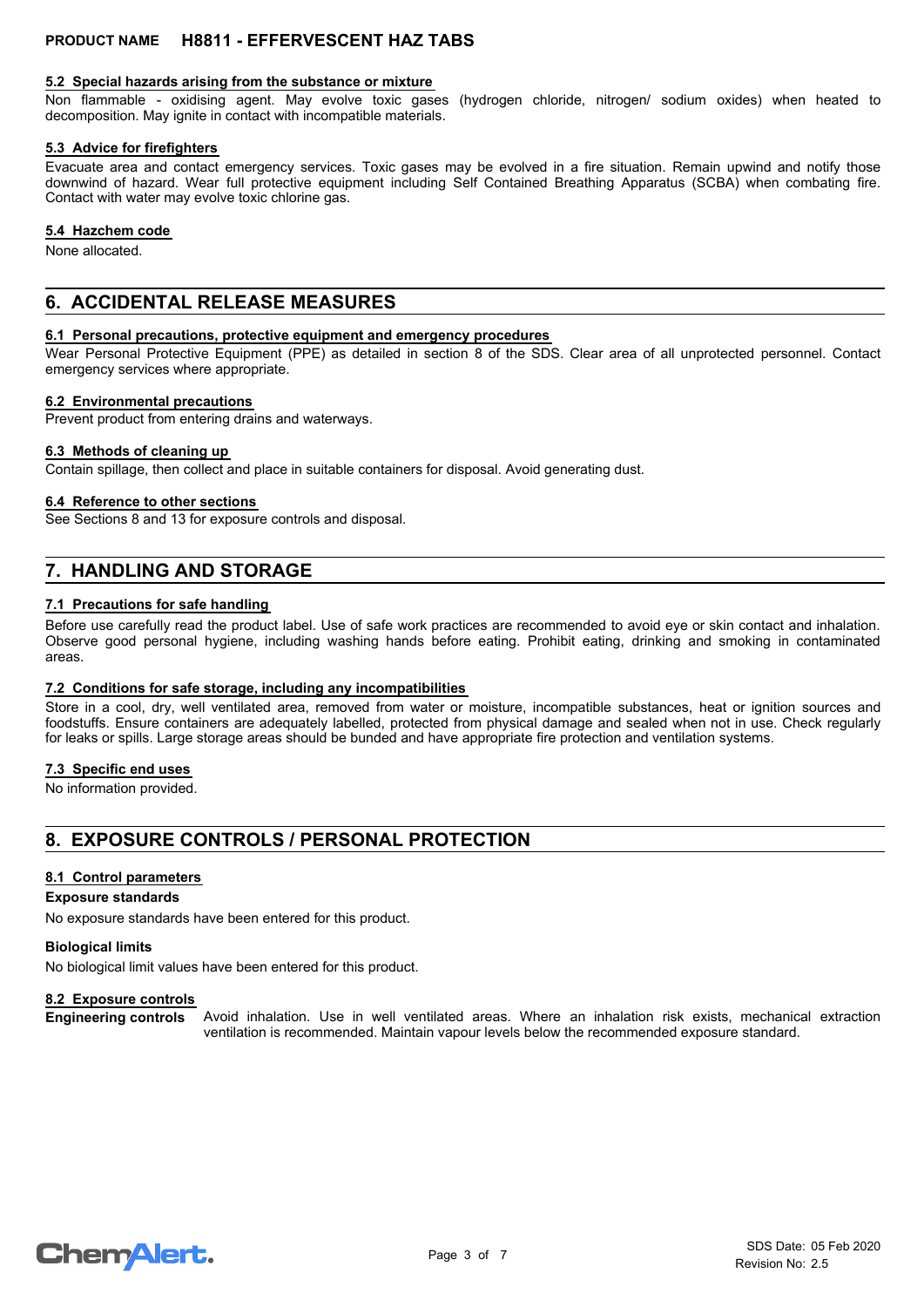#### **PPE**

**Eye / Face** Wear dust-proof goggles. **Hands** Wear PVC or rubber gloves. **Body** When using large quantities or where heavy contamination is likely, wear coveralls. **Respiratory** Where an inhalation risk exists, wear a Type B-Class P1 (Inorganic gases/vapours and Particulate) respirator.



## **9. PHYSICAL AND CHEMICAL PROPERTIES**

#### **9.1 Information on basic physical and chemical properties**

| Appearance                      | <b>FLAT WHITE TABLETS</b>     |
|---------------------------------|-------------------------------|
| Odour                           | CHARACTERISTIC CHLORINE ODOUR |
| <b>Flammability</b>             | <b>NON FLAMMABLE</b>          |
| <b>Flash point</b>              | <b>NOT RELEVANT</b>           |
| <b>Boiling point</b>            | <b>NOT AVAILABLE</b>          |
| <b>Melting point</b>            | <b>NOT AVAILABLE</b>          |
| <b>Evaporation rate</b>         | <b>NOT AVAILABLE</b>          |
| рH                              | 5.0 to 6.0 (solution)         |
| <b>Vapour density</b>           | <b>NOT AVAILABLE</b>          |
| <b>Specific gravity</b>         | <b>NOT AVAILABLE</b>          |
| <b>Solubility (water)</b>       | <b>SOLUBLE</b>                |
| Vapour pressure                 | <b>NOT AVAILABLE</b>          |
| <b>Upper explosion limit</b>    | <b>NOT RELEVANT</b>           |
| Lower explosion limit           | <b>NOT RELEVANT</b>           |
| <b>Partition coefficient</b>    | <b>NOT AVAILABLE</b>          |
| <b>Autoignition temperature</b> | <b>NOT AVAILABLE</b>          |
| Decomposition temperature       | <b>NOT AVAILABLE</b>          |
| Viscosity                       | <b>NOT AVAILABLE</b>          |
| <b>Explosive properties</b>     | <b>NOT AVAILABLE</b>          |
| <b>Oxidising properties</b>     | <b>NOT AVAILABLE</b>          |
| <b>Odour threshold</b>          | <b>NOT AVAILABLE</b>          |

## **10. STABILITY AND REACTIVITY**

#### **10.1 Reactivity**

Carefully review all information provided in sections 10.2 to 10.6.

#### **10.2 Chemical stability**

Stable under recommended conditions of storage.

#### **10.3 Possibility of hazardous reactions**

Polymerization will not occur.

#### **10.4 Conditions to avoid**

Avoid heat, sparks, open flames and other ignition sources.

#### **10.5 Incompatible materials**

Oxidising agent. Incompatible with water (evolving toxic chlorine gas), combustible materials, reducing agents (e.g. amines, ammonia compounds), acids (e.g. cyanuric acid) and heat sources.

#### **10.6 Hazardous decomposition products**

May evolve toxic gases (hydrogen chloride, nitrogen/ sodium oxides) when heated to decomposition.

## **11. TOXICOLOGICAL INFORMATION**

# **ChemAlert.**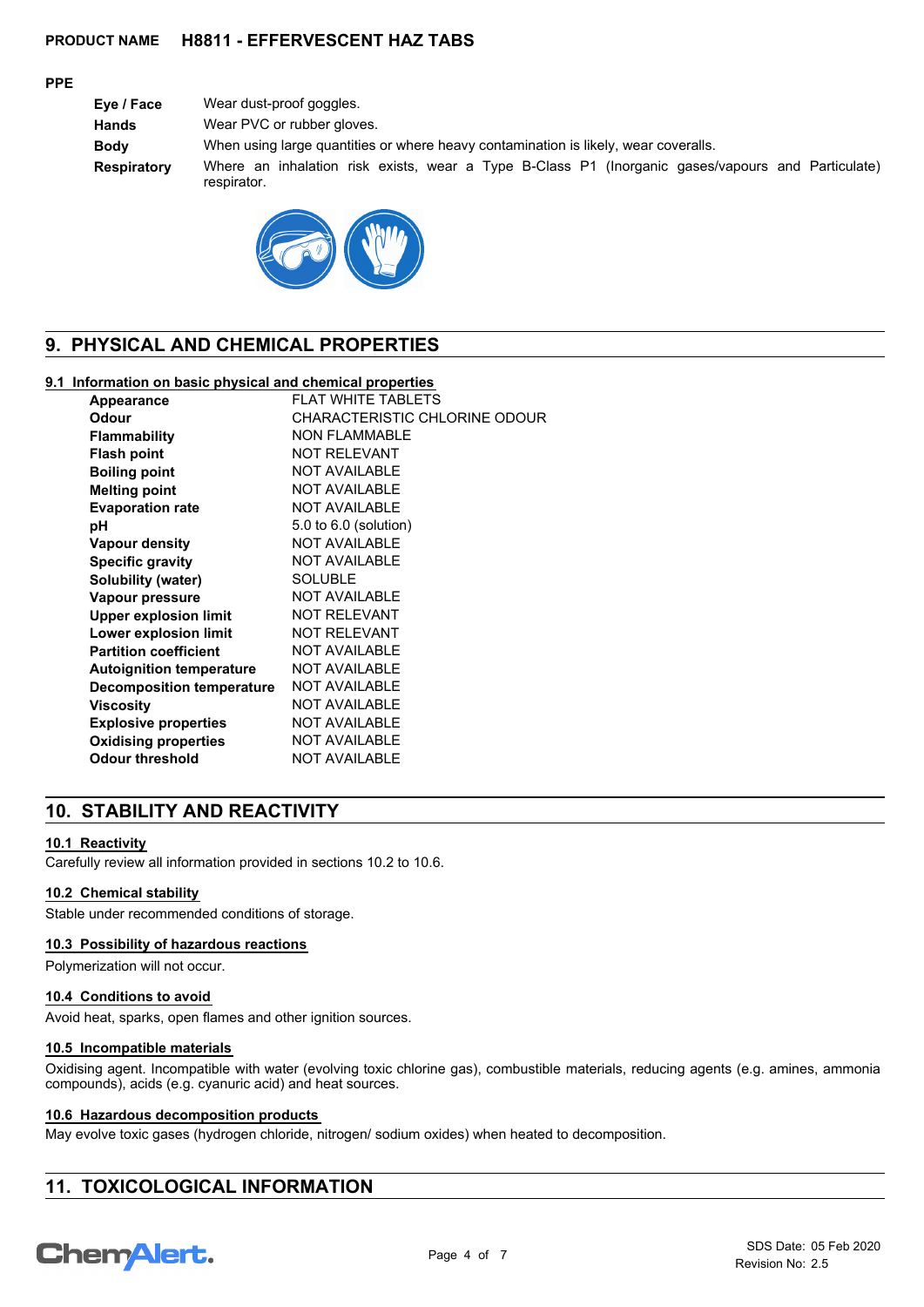#### **11.1 Information on toxicological effects**

**Acute toxicity** Harmful if swallowed.

#### **Information available for the ingredients:**

| Ingredient                         |                                                                                                                                  | Oral LD50                               | Dermal LD50             | <b>Inhalation LC50</b> |
|------------------------------------|----------------------------------------------------------------------------------------------------------------------------------|-----------------------------------------|-------------------------|------------------------|
| SODIUM DICHLOROISOCYANURATE        |                                                                                                                                  | 1670 mg/kg (mammal)                     | --                      |                        |
| <b>ADIPIC ACID</b>                 |                                                                                                                                  | 1900 mg/kg (mouse);<br>5560 mg/kg (rat) | $>$ 2000 mg/kg (rabbit) | $>7.7$ mg/L (rat)      |
| <b>Skin</b>                        | Contact may result in irritation, redness, pain, rash, dermatitis and possible burns.                                            |                                         |                         |                        |
| Eye                                | Contact may result in irritation, lacrimation, pain, redness and possible burns.                                                 |                                         |                         |                        |
| <b>Sensitisation</b>               | Not classified as causing skin or respiratory sensitisation.                                                                     |                                         |                         |                        |
| <b>Mutagenicity</b>                | Not classified as a mutagen.                                                                                                     |                                         |                         |                        |
| Carcinogenicity                    | Not classified as a carcinogen.                                                                                                  |                                         |                         |                        |
| <b>Reproductive</b>                | Not classified as a reproductive toxin.                                                                                          |                                         |                         |                        |
| STOT - single<br>exposure          | Over exposure may result in mucous membrane irritation of the nose and throat, with coughing and possible<br>burning sensation.  |                                         |                         |                        |
| <b>STOT</b> - repeated<br>exposure | Not classified as causing organ damage from repeated exposure. Adverse effects are generally associated<br>with single exposure. |                                         |                         |                        |
| <b>Aspiration</b>                  | Not classified as causing aspiration.                                                                                            |                                         |                         |                        |

## **12. ECOLOGICAL INFORMATION**

#### **12.1 Toxicity**

Very toxic to aquatic life with long lasting effects.

#### **12.2 Persistence and degradability**

No information provided.

#### **12.3 Bioaccumulative potential**

No information provided.

#### **12.4 Mobility in soil**

No information provided.

#### **12.5 Other adverse effects**

Dichloroisocyanurates release chlorine in contact with water or moisture. Chlorine is highly toxic to all forms of aquatic life. Free chlorine has very low stability in natural water as it readily oxidises inorganic and organic compounds. There is no potential for bioaccumulation or bioconcentration.

## **13. DISPOSAL CONSIDERATIONS**

#### **13.1 Waste treatment methods**

| Waste disposal | Wearing personal protective equipment, cover with a WEAK reducing agent (e.g. sodium bisulphite,                                                                                                                                                                 |
|----------------|------------------------------------------------------------------------------------------------------------------------------------------------------------------------------------------------------------------------------------------------------------------|
|                | thiosulphate, or ferrous salt; but NOT sulphur, carbon or strong reducing agent). Mix well and spray with                                                                                                                                                        |
|                | water. Add 3M sulphuric acid if sulphite or ferrous salt is used. Add to container of water and neutralise with<br>soda ash. Collect and dispose of to an approved landfill site. Contact the manufacturer/supplier for additional<br>information (if required). |

Legislation **Dispose of in accordance with relevant local legislation.** 

## **14. TRANSPORT INFORMATION**

#### **NOT CLASSIFIED AS A DANGEROUS GOOD BY THE CRITERIA OF THE ADG CODE, IMDG OR IATA**

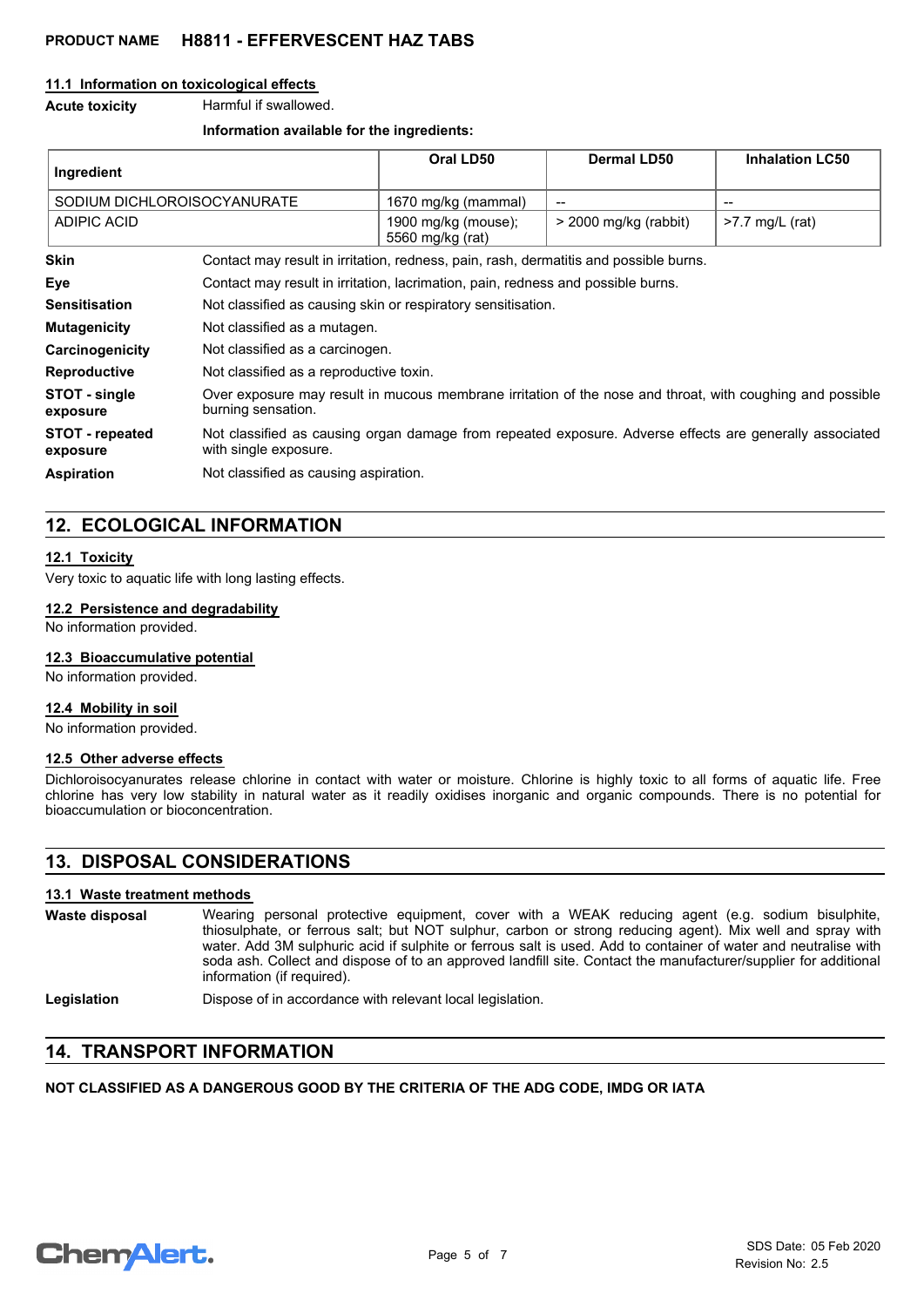|                                     | <b>LAND TRANSPORT (ADG)</b> | <b>SEA TRANSPORT (IMDG / IMO)</b> | AIR TRANSPORT (IATA / ICAO) |
|-------------------------------------|-----------------------------|-----------------------------------|-----------------------------|
|                                     |                             |                                   |                             |
| 14.1 UN Number                      | None allocated.             | None allocated.                   | None allocated.             |
| 14.2 Proper<br><b>Shipping Name</b> | None allocated.             | None allocated.                   | None allocated.             |
| 14.3 Transport<br>hazard class      | None allocated.             | None allocated.                   | None allocated.             |
| 14.4 Packing Group                  | None allocated.             | None allocated.                   | None allocated.             |

#### **14.5 Environmental hazards**

No information provided.

#### **14.6 Special precautions for user**

| <b>Hazchem code</b>      | None allocated.                                                                                                                                                                                                                                                                                                                |
|--------------------------|--------------------------------------------------------------------------------------------------------------------------------------------------------------------------------------------------------------------------------------------------------------------------------------------------------------------------------|
| <b>Other information</b> | Environmentally Hazardous Substances meeting the descriptions of UN 3077 or UN 3082 are not<br>subject to this Code when transported by road or rail in:<br>(a) packagings that do not incorporate a receptacle exceeding 500 $kg(L)$ ; or<br>$(b)$ IBCs.<br>Special Provision AU01 - ADG Code 7th Ed.<br>Label: Miscellaneous |

## **15. REGULATORY INFORMATION**

|                           | 15.1 Safety, health and environmental regulations/legislation specific for the substance or mixture                                                                |
|---------------------------|--------------------------------------------------------------------------------------------------------------------------------------------------------------------|
| <b>Poison schedule</b>    | A poison schedule number has not been allocated to this product using the criteria in the Standard for the<br>Uniform Scheduling of Medicines and Poisons (SUSMP). |
| <b>Classifications</b>    | Safework Australia criteria is based on the Globally Harmonised System (GHS) of Classification and<br>Labelling of Chemicals.                                      |
| <b>Inventory listings</b> | <b>AUSTRALIA: AICS (Australian Inventory of Chemical Substances)</b><br>All components are listed on AICS, or are exempt.                                          |

### **16. OTHER INFORMATION**

RESPIRATORS: In general the use of respirators should be limited and engineering controls employed to avoid exposure. If respiratory equipment must be worn ensure correct respirator selection and training is undertaken. Remember that some respirators may be extremely uncomfortable when used for long periods. The use of air powered or air supplied respirators should be considered where prolonged or repeated use is necessary. **Additional information**

> EXPOSURE STANDARDS - TIME WEIGHTED AVERAGE (TWA) or WES (WORKPLACE EXPOSURE STANDARD) (NZ): Exposure standards are established on the premise of an 8 hour work period of normal intensity, under normal climatic conditions and where a 16 hour break between shifts exists to enable the body to eliminate absorbed contaminants. In the following circumstances, exposure standards must be reduced: Strenuous work conditions; hot, humid climates; high altitude conditions; extended shifts (which increase the exposure period and shorten the period of recuperation).

#### PERSONAL PROTECTIVE EQUIPMENT GUIDELINES:

The recommendation for protective equipment contained within this report is provided as a guide only. Factors such as form of product, method of application, working environment, quantity used, product concentration and the availability of engineering controls should be considered before final selection of personal protective equipment is made.

#### HEALTH EFFECTS FROM EXPOSURE:

It should be noted that the effects from exposure to this product will depend on several factors including: form of product; frequency and duration of use; quantity used; effectiveness of control measures; protective equipment used and method of application. Given that it is impractical to prepare a report which would encompass all possible scenarios, it is anticipated that users will assess the risks and apply control methods where appropriate.

## **ChemAlert.**